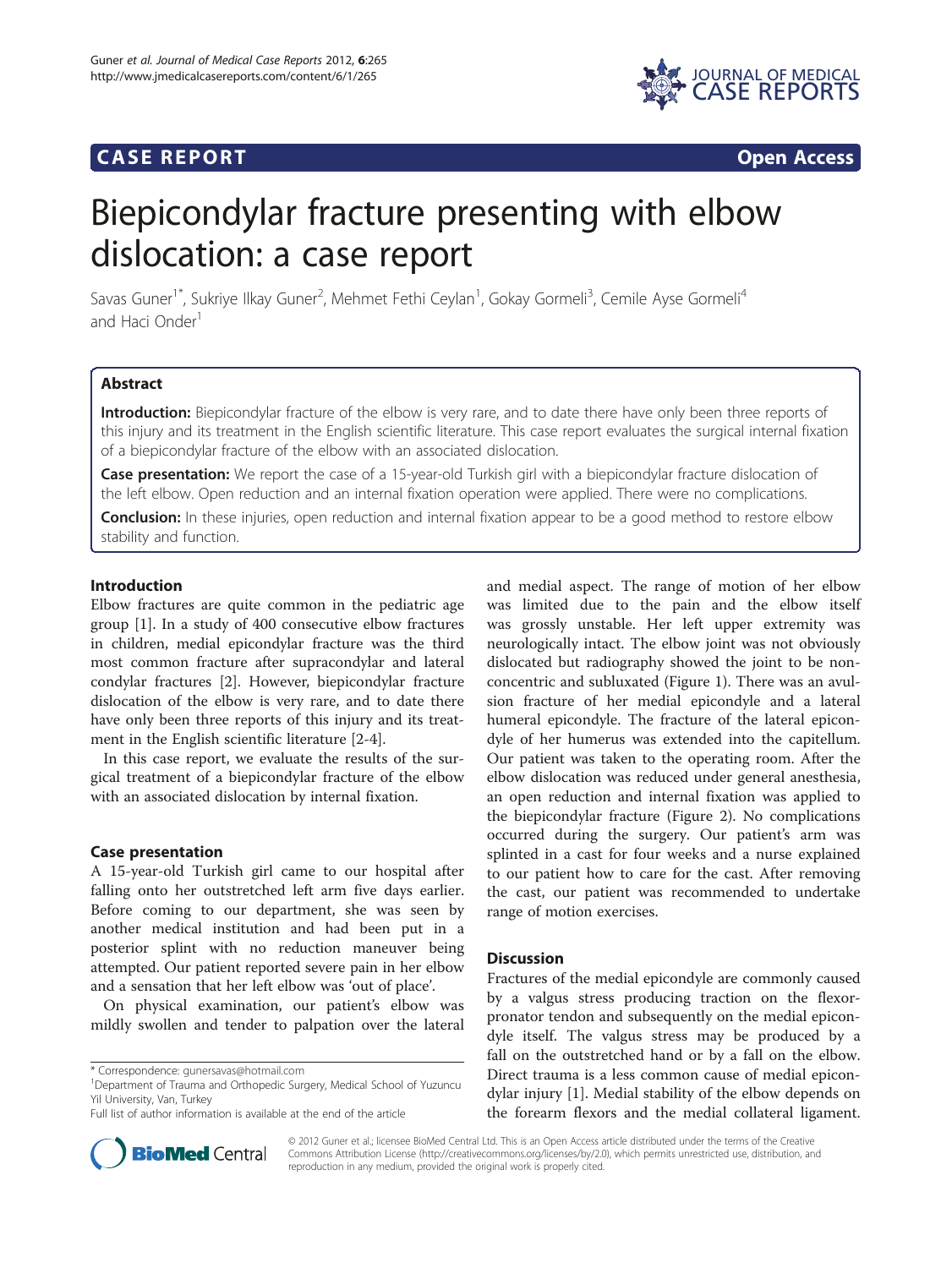<span id="page-1-0"></span>

II: lateral epicondyle displace fracture, III: humero-ulnar joint dislocation); (B) Lateral X-ray view of the left elbow shows widening of the joint space.

When the medial epicondyle is displaced, the collateral ligament is completely relocated with the fracture part of the medial epicondyle. When the tightness of the medial collateral ligament decreases, medial instability of the elbow is likely to occur. Therefore, surgical treatment is recommended for patients with a displaced fracture of the medial epicondyle [5].

Isolated lateral epicondyle fractures are not commonly reported. Lateral epicondyle fracture is frequently caused by a serious varus force applied to the elbow and can occur from a direct blow or avulsion forces from the



Figure 2 Postoperative anteroposterior and lateral X-ray views of the left elbow.

extensor muscles [2[,6](#page-2-0)]. A reasonable explanation for the mechanism of biepicondylar fractures is a fall on outstretched hand, in which there is valgus stress at the elbow together with internal rotation of the humerus over the planted forearm and hand, which leads to traction and avulsion forces on both epicondyles [2]. Biepicondylar elbow fracture dislocation can cause gross instability of the elbow [2]. If instability occurs, surgical reduction and fixation of the epicondyle is an effective method of treatment [\[7\]](#page-2-0).

## Conclusions

In the medical literature, there is limited data available describing biepicondylar fracture dislocation of the elbow in children [2-4]. In these injuries, open reduction and internal fixation appear to be a good method to restore elbow stability and function. Orthopedic surgeons should also bear in mind dislocations in pediatric fractures in joint areas.

# Consent

Written informed consent was obtained from the patient's legal guardian for publication of this case report and accompanying images. A copy of the written consent is available for review by the Editor-in-Chief of this journal.

#### Competing interests

The authors declare that they have no competing interests.

#### Authors' contributions

SG was the main author and performed the clinical assessment, surgery and follow-up. HO performed the clinical assessment and the follow-up. GG performed the bibliographic research. MFC performed the clinical assessment and the surgery. SIG was a major contributor in writing the manuscript and performed the cast care. CAG performed the radiological assessment. All authors have read and approved the final manuscript.

#### Author details

<sup>1</sup>Department of Trauma and Orthopedic Surgery, Medical School of Yuzuncu Yil University, Van, Turkey. <sup>2</sup>School of Nursing, Yuzuncu Yil University, Van Turkey. <sup>3</sup>Department of Trauma and Orthopedic Surgery, Van Training and<br>Research Hospital, Van, Turkey. <sup>4</sup>Department of Radiology, Van Training and Research Hospital, Van, Turkey.

#### Received: 31 March 2012 Accepted: 22 June 2012 Published: 31 August 2012

#### References

- 1. Joseph WCH, Lee FR, Harvey W, Mihvan OT: Injuries of the medial epicondylar ossification center of the humerus. Am J Roentgenol 1977, 129:49–55.
- 2. Gani NU, Rather AQ, Mir BA, Halwai MA, Wani MM: Humeral biepicondylar fracture dislocation in a child: a case report and review of the literature. Cases J 2008, 1:163–165.
- 3. Taylor GR, Gent E, Clarke NMP: Biepicondylar fracture dislocation of a child's elbow. Injury 1997, 28:71–72.
- 4. Meta M, Miller D: Paediatric biepicondylar elbow fracture dislocation a case report. J Orthop Surg Res 2010, 5:75–77.
- 5. Bede WB, Lefebvre AR, Rosman MA: Fractures of the medial humeral epicondyle in children. Can J Surg 1975, 18:137–142.